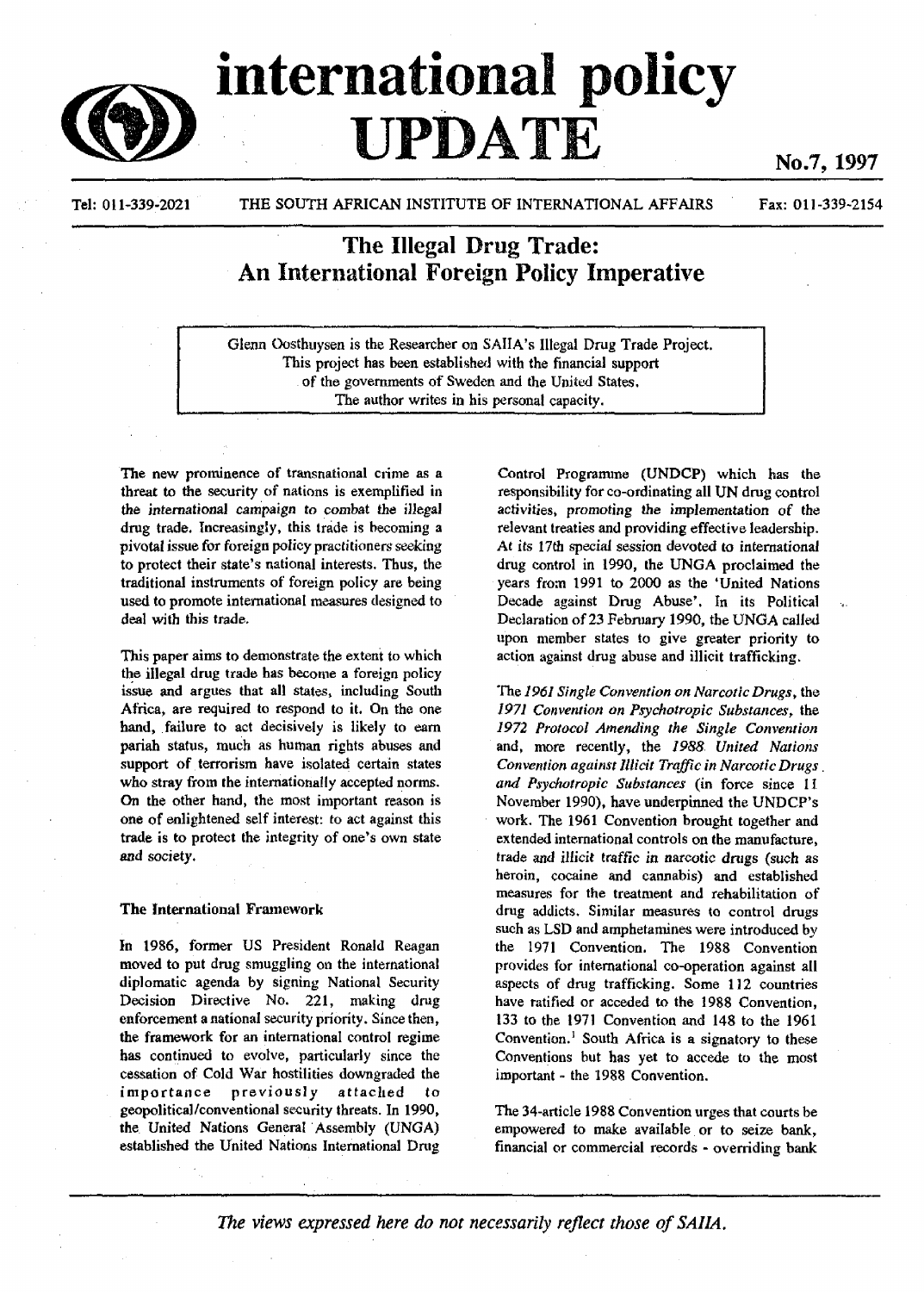secrecy laws in such cases. It effectively seeks to bar all havens to drug traffickers, in particular by providing for:

- the extradition of drug traffickers
- mutual legal assistance between states on drug-related investigations, and
- the transfer of proceedings for criminal prosecution.

Also under this Convention parties commit themselves to eliminate or reduce illicit demand for drugs. The aim of the Convention is to provide uniform laws against organised criminal organisations such as drug syndicates.

However, it is simply not enough for states to become signatories to the Convention. In order to give effect to its principles and objectives, signatory states need to ensure that their national legislation conforms with the provisions of the Convention. International pressure is, therefore, not only aimed at ensuring that states become signatories to the Convention, but more importantly, that they enact the necessary national legislation and give effect to the Convention's aims - and therein lies the rub. This emphasis on domestic legal parameters is normally reserved for international conventions which govern postal services, telecommunications or shipping - a shared international concern whose provisions states are expected to facilitate and to observe minimum standards of conduct or control. However, this same universal consensus is increasingly being built up in respect of the drug trade.

The international community's concern for the drug trade has been illustrated in the growing prominence of statements and policy directives from the larger powers. An example of this was the June 1996, Lyon Summit in France, which issued the following Chairman's Statement:<sup>2</sup>

*Point 9. We are determined to intensify our efforts in order to fight against any kind of drug trafficking and all forms of criminality in connection with it, including money-laundering. We therefore urge all states to fully comply with their obligations under international conventions ... and are ready to strengthen our co-operation with all countries involved in this fight against drugs* ...

*Point 10. Transnational organised crime: While not entirely new, this phenomenon threatens (all) nations, industrialised and developing countries. Therefore we commit ourselves to: mobilise our full resources and influence to combat this danger*...'.

The statement also includes a comprehensive

summary of the various measures being promoted in international fora in an attempt to deal with drugs in particular, and transnational organised crime in general. A plethora of international regulations have sprung up representing global interests on these issues. In order to give effect to these broader international measures, domestic legislation, judicial processes and financial controls need to be adapted and brought into line with the developing international framework.

Compliance with anti-drug trade measures is increasingly a fundamental component in the relations between countries and those which fail to comply with the status quo are likely to be excluded from other international monetary and trade arrangements.<sup>3</sup> Given the concern for and sensitivities relating to the rights of sovereignty, even in South Africa (as the recent arms trade furore have shown), the international campaign faces the stumbling block of having to delicately cajole co-operation without being seen to be dictating the terms of international relations. Failure to handle this sensitively may play into the hands of the traffickers at the expense of societies and political systems worldwide.

#### Foreign Policy

The drug problem comprises not only drug use and addiction but the scale of the international criminal business that exploits them. More fundamentally, transnational criminal organisations threaten the integrity of states' financial and political institutions. As a result, no country can afford to ignore the global anti-drug trade campaign led by the United States and the countries of the European Union. Some may cynically dismiss the developed world's calls for greater control as somewhat hypocritical. After all, they provide the bulk of the consumer market for the trade. This however, fails to recognise the broader political and economic consequences of the trade not only for the societies which it affects but also for the integrity of global state and financial systems which are harmed by money-laundering, corruption and the creation of new local markets.

The reality and severity of these threats has shifted the issue of the drug trade onto the international foreign policy agenda in an effort to preserve stable economic, political and social relations.

The shift from a broad multilateral international concern to a specific bilateral foreign policy issue between states is evident in the simultaneous *decline* in voluntary contributions to the UNDCP and *increase* in the resources devoted to combating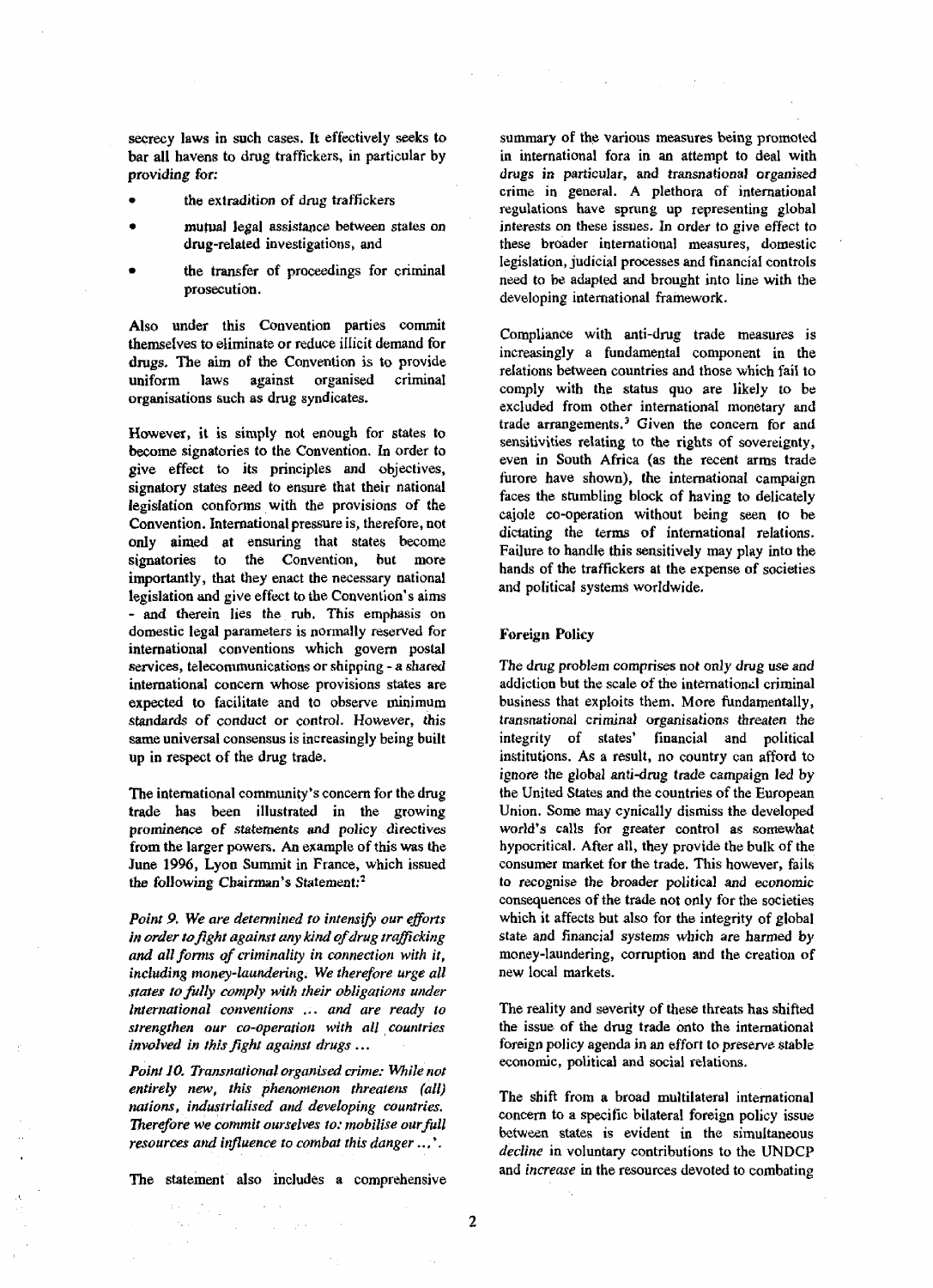this trade *on* a bilateral basis. The UNDCP\*s budget (90% of which is made up of voluntary member state contributions) in 1994 it stood at US\$100 million, but this decreased to US\$70 million in 1995.*\** This trend, it seems, reflects the increased 'ownership' of international drug control policies by individual states as a national foreign policy goal and security issue.

This is evident in the United States where the Office of National Drug Control Policy's budget for 1996-97 showed a dramatic 25,4% increase in the allocation for international programmes over the 1995-96 budget.<sup>5</sup> While this only constitutes some US\$401 million of the total US\$15.1 billion budget dedicated to combating drugs in the US,<sup>6</sup> it remains some *5-6* times larger than the UNDCP's total budget, suggesting that the US believes it can achieve more on a bilateral basis than through a multilateral forum.

In terms of the *Foreign Assistance Act,* the US President must certify whether each major drugproducing or transit country has co-operated fully to combat the trade or has taken adequate steps on its own to meet the goals and objectives of the 1988 UN Convention. Denial of certification carries important foreign assistance sanctions: US law calls for most foreign assistance to be stopped to nations in this category, as well as a mandatory US vote against lending by six multilateral development banks, such as the Inter-American Development Bank. The latest decertification list includes Columbia, Afghanistan, Burma, Iran, Nigeria and Syria. Belize, Lebanon and Pakistan were denied certification but received a vital national interest waiver. Mexico narrowly escaped decertification. However, the process of decertification represents one of the less (diplomatically) popular methods by which the antidependencently popular memors by which means to the political blackmail, especially by those those tool of political blackmail, especially by those states for whom sovereignty is non-negotiable.

Nevertheless, President Clinton has directed the US State Department to raise the certification standards and apply them more aggressively. The stricter standards: *'have sent a very strong signal that we take the international problem more seriously, and we are going to hold foreign countries increasingly accountable for their own performance\*.<sup>7</sup>*

South Africa, seemingly bent on pursuing an independent policy in its conduct of international relations, is also subject to this pressure. Thus far, the pressure has been constructively received and applied. However, the greatest danger for the international drug campaign lies in the tarnishing of constructive global efforts such as that of the

**Contractor** 

 $\mathcal{L}(\mathcal{H})$  and  $\mathcal{L}(\mathcal{H})$  are  $\mathcal{L}(\mathcal{H})$  . In the  $\mathcal{L}(\mathcal{H})$  $\mathcal{L} = \frac{1}{2} \left( \mathcal{L} \right) \left( \mathcal{L} \right)$  ,  $\mathcal{L} \left( \mathcal{L} \right)$ 

UNDCP, by bilaterally driven foreign policies which, arguably, could be construed to be heavyhanded and dictatorial. Should that perception take hold, the global drug control effort could face resistance and become a political football effectively leaving countries vulnerable to the drug industry.

#### Money-Laundering

The 1988 UN Convention was the first time an international convention addressed the need *to* attack international drug money flows. It mandated signatories to criminalise activities connected with money-laundering. However, it is not far-reaching enough in its requirements to ensure that the cartels are unable to move and launder illicit revenue. In order to redress this, the Group of Seven (G-7) nations approved the establishment of the Financial Action Task Force (FATF) in 1989, to make recommendations on money-laundering countermeasures which go beyond the UN conventions.

Action against the illegal drug trade has increasingly focused on cutting off the profits of this industry: The rationale is that if the supplier countries can continue to be supported in pursuing crop eradication, crop substitution and interdiction programmes, while countries simultaneously implement measures to prevent money-laundering, then perhaps the 'squeeze' at both ends of the chain of operation could lead to the collapse of the industry. However, for that to work, the cartels must be prevented from finding refuge in a country where controls do not exist or are weakly applied. Thus, in the future, any country which allows itself to become the weak link in this international campaign is likely to be on the receiving end of international wrath, not to mention the infiltration of syndicates seeking safe havens! The Seychelles was widely condemned in February 1996 for introducing the Economic Development Act (EDA) which in effect provided a safe haven for drug traffickers. The member states of the FATF were called upon to exert pressure on the Seychelles to reverse this Act. The government of the Seychelles has since withdrawn the Act.

Speaking on the 50th Anniversary of the United Nations in 1995, President Bill Clinton emphasised the importance of money-laundering: ' *Yesterday, I directed our government to identify and put on notice nations that tolerate money- laundering .*.. *Nations will bring their banks and financial systems into conformity with the international anti-moneylaundering standards. We will help them to do so. And if they refuse, we will consider appropriate*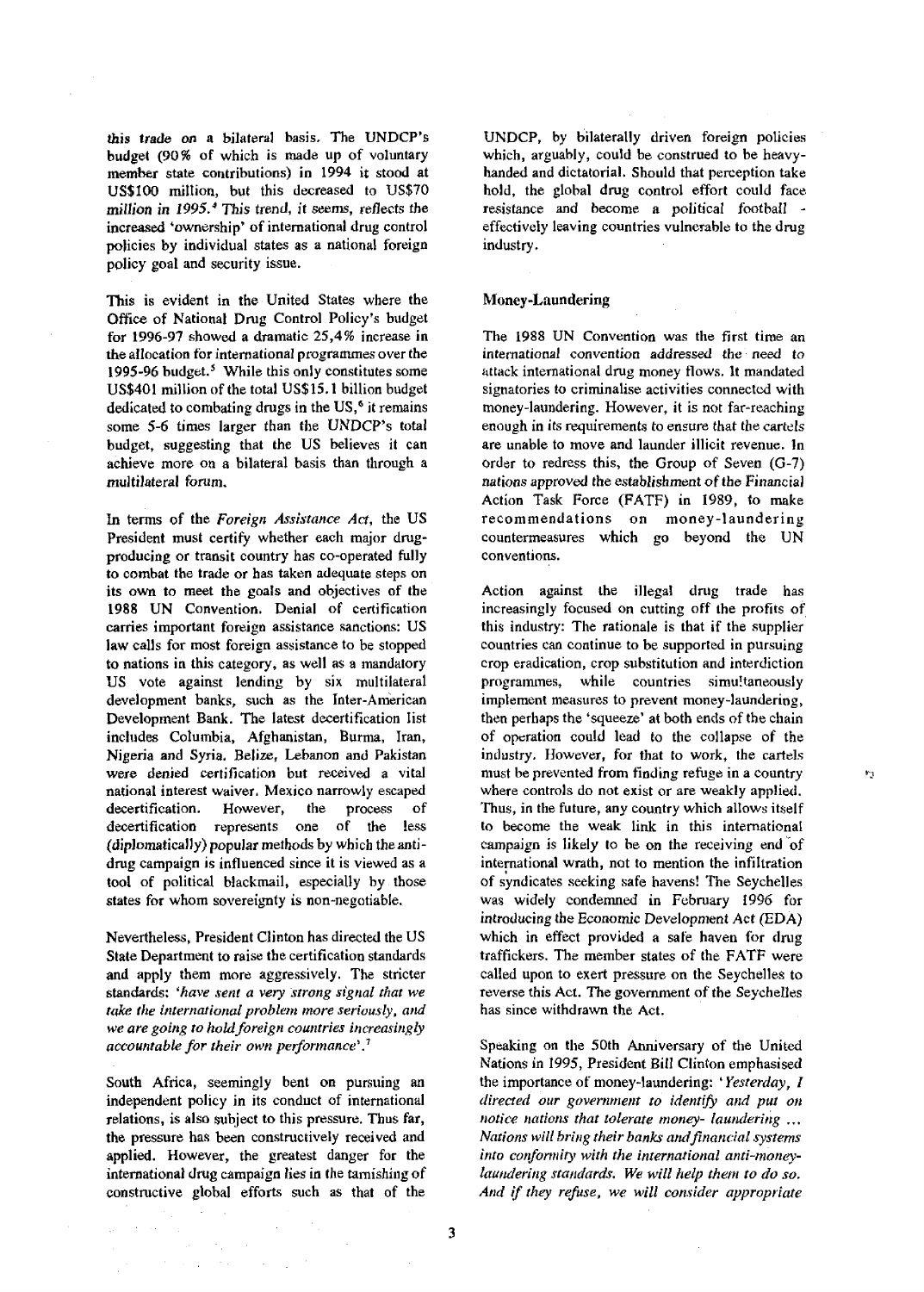*sanctions\*.<sup>8</sup>* Similarly at a meeting of Commonwealth finance ministers in Bermuda, in September 1996, the problem of money-laundering again came under scrutiny. The ministers endorsed the new revised recommendations of FATF, which designed a general framework for tackling the problem of money-laundering, covering the role of national legal systems, the role of the financial system and the strengthening of international cooperation. Significantly, the ministers committed themselves to raise international standards across the Commonwealth for combating moneylaundering, at least to the minimum set by FATF. Other measures agreed upon included:

- the design and implementation of effective national strategies against moneylaundering through the establishment of multi-disciplinary national steering groups, and
- active support for the establishment of regional groups to review progress in implementing anti-money-laundering measures.<sup>9</sup>

South Africa, as a member of the Commonwealth and a party to these discussions will be expected to deliver on these commitments.

The FATF believes that it will have the core of a more effective global regulatory and rigid enforcement mechanism in place by 1998-99. This will allow an examination of the performance of countries as against the recommendations and suggests that countries which are evaluated and found lacking, should expect to face repercussions in their relations with the FATF member nations.<sup>10</sup> South Africa, as a major financial centre in the sub-region has already come under pressure to join the FATF and to take the necessary steps to implement both the FATF's recommendations and those agreed to at the Commonwealth ministers meeting. South Africa's draft money-laundering measures have been welcomed and deemed to be adequate by the FATF.

Linking law enforcement with foreign policy - a phenomenon that dates only to the late 1980's - has perhaps been the single most important factor in targeting the drug cartels and their financial manipulations.<sup>11</sup>

Arguably, the international campaign could be said to be a timely realisation of the fundamental change in international relations which transnational organised crime has already brought about. It is also a recognition of the dangers of the narcotic drugs trade. For all states but particularly the

developing world, the trade has costly consequences. It is, therefore, in the interest of all states to respond to this threat by fully participating in the international framework, in tandem with the developed world. A state which delays its participation in the international programme will not only be subject to the growing scrutiny of the international community, but will also become an increasingly attractive target of the cartels and syndicates. South Africa needs *to* begin by acceding to the 1988 Convention. Accession will open the way for UNDCP funding and resources to be channelled to South Africa to develop and implement a national drug strategy master-plan.

That is not to say that the international campaign is driven solely by altruistic motives. Without a reduction in the supply of drugs to Europe and the US, these countries do not believe they can achieve a reduction in demand within their own societies. Thus they have a vital national interest in curbing the worldwide production and traffic. It is in the light of these vital interests that a state should expect to be severely dealt with should it stand in the way of the 'war on drugs'. However, the industrialised nations would be well-advised to seek co-operation rather than confrontation in order to build a global alliance against the drug trade. Emphasis should accordingly be placed on building capacity and skills to combat the trade, multilateral institutions such as the UNDCP should be strengthened. Such measures would address the perception of a bilateral dictation of policies by the leading nations, as well as allow 'sovereigntysensitive' countries to comply without being seen to have been bullied by 'big brother'.

Having said that, for states on the receiving end of international pressure, the reality is somewhat harsh. The goal of foreign policy is to further the national interests of a state, which in the case of the US, the European Union states and the other developed nations of the world, is to contain the scourge of drugs in their societies. For decades foreign policy was guided by the principles of the Cold War and these alliances. However, the world in 1997 has new priorities, threats and opportunities which must be grasped. As much as the world has changed, so too should states' foreign policy agendas change, to reflect not only the priorities of the nation state but, in an increasingly interdependent world, also those of the broader international community - which most often sets the agenda.

#### Endnotes

I. As of August 1995. 'The United Nations Drug Control Programme', *Background*